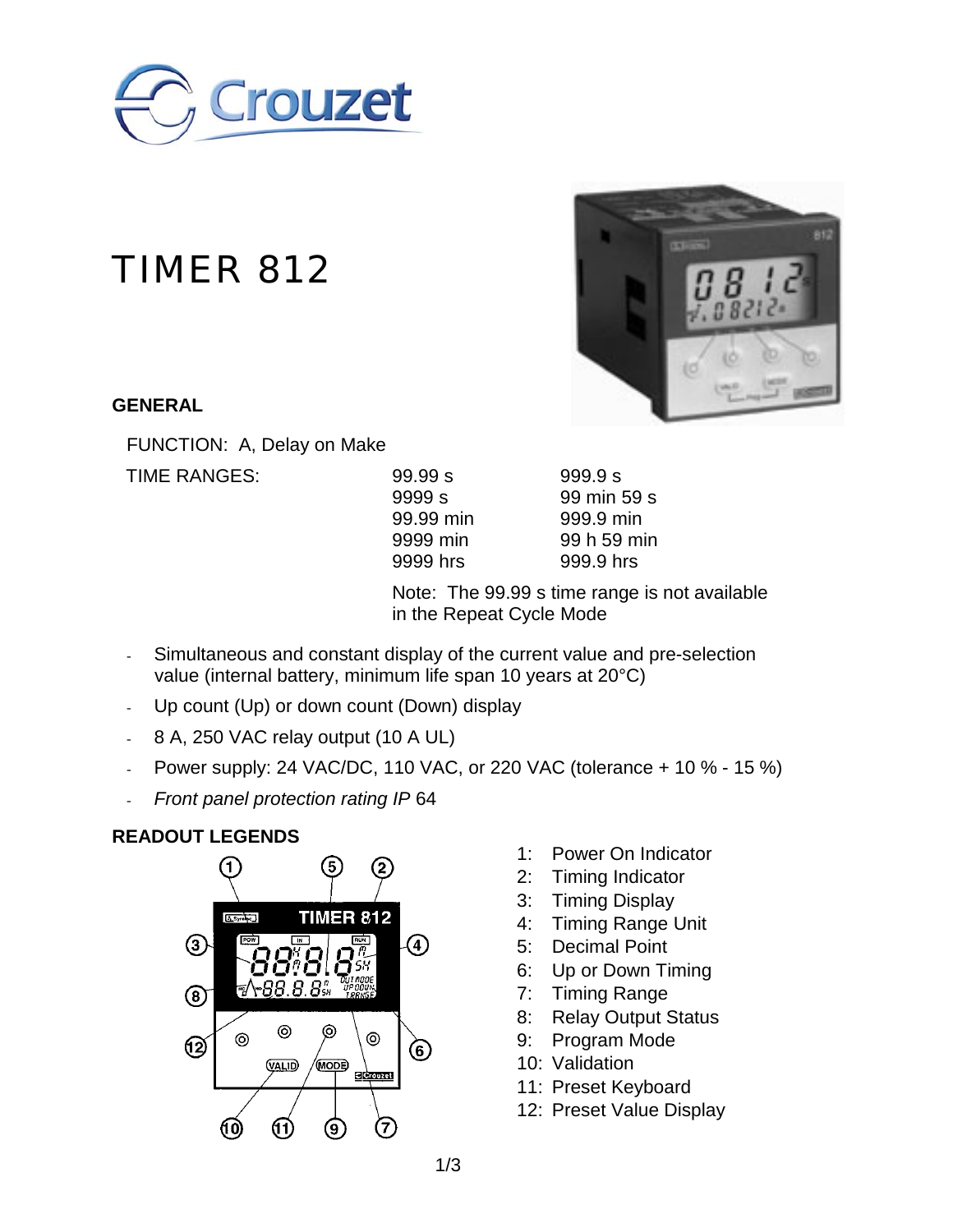#### **MOUNTING REQUIREMENTS**



Incrementation of value T by pressing one of the 4 keys (13) corresponding to each digit.

## **NOTE:**

- a) During operation of the timer, change of time delay values:
	- taken into account immediately if your display is on the up count (Up) and if the new value is greater than the time that has already elapsed,
	- will be taken into account in the next cycle if you are on a down count display (down).
- b) The unit is supplied with the fol/owing configuration: 0.100 s, d (down), C (mode).
- c) If, inadvertently, you enter the unit test procedure with the entire screen or certain segments of the screen flashing, press the Mode pushbutton until Bp is obtained on the screen, then press (Valid) to return to normal operation.

## **UTILIZATION PRECAUTIONS**

- The power cables and input circuits must be separate
- A minimum requirement for ventilation and protection from vibration must be proven.
- This equipment contains a lithium battery, do no incinerate the unit.